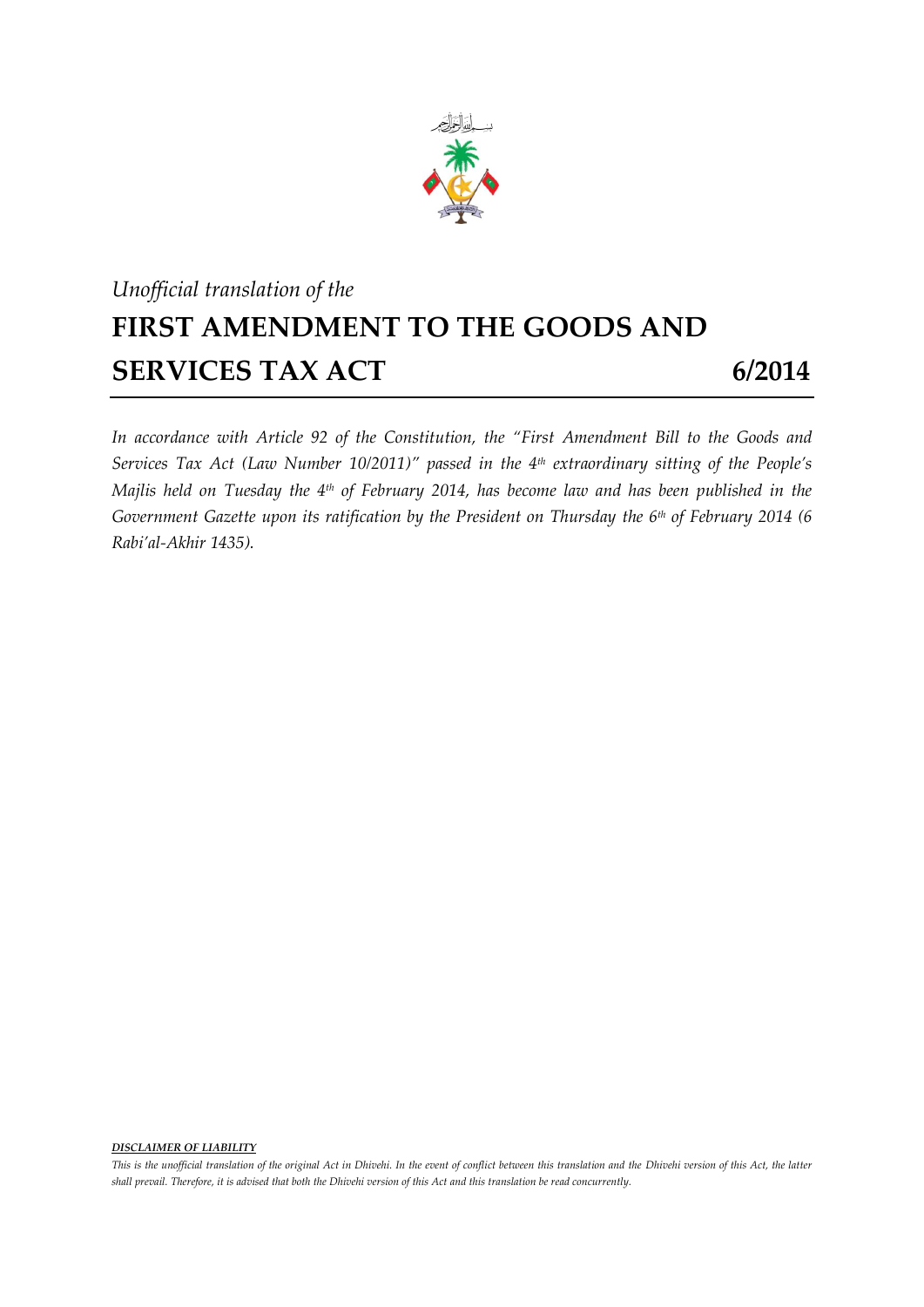## **FIRST AMENDMENT TO THE GOODS AND SERVICES TAX ACT**

The Goods and Services Tax Act (Law Number 10/2011) shall be amended as follows.

- **1.** Repeal Section 3(b)(2) of the aforementioned Act.
- **2.** Amend Section 15(b)(3) of the aforementioned Act as follows.
	- 15. (b) (3) 8% (eight per cent) from 1 January 2013 to 31 October 2014;
- **3.** Insert the following subsection after Section 15(b)(3) of the aforementioned Act.
	- 15. (b) (4) 12% (twelve per cent) from 1 November 2014 onwards.
- **4.** Amend Section 20(c) of the aforementioned Act as follows.
	- 20. (c) Postal services provided by a postal service provider registered with the relevant Government authority or State institution;
- **5.** Insert the following subsection after Section 51(h) of the aforementioned Act.
	- 51. (i) Imposition of GST on goods and services that first became subject to GST pursuant to the First Amendment to the Goods and Services Tax Act (Law Number 10/2011) shall commence on the first day of the month following the expiration of 2 (two) months from the date of commencement of the First Amendment to the Goods and Services Tax Act (Law Number 10/2011).
- **6.** Insert the following definition to Section 68 of the aforementioned Act.
	- 68. "Postal service" does not include courier service.
- **7.** Renumber the sections of the aforementioned Act after incorporating the insertions and deletions referred to in this Act.
- **8.** Amend references to specific sections or part of a section in the aforementioned Act to reflect the amendments referred to in this Act.